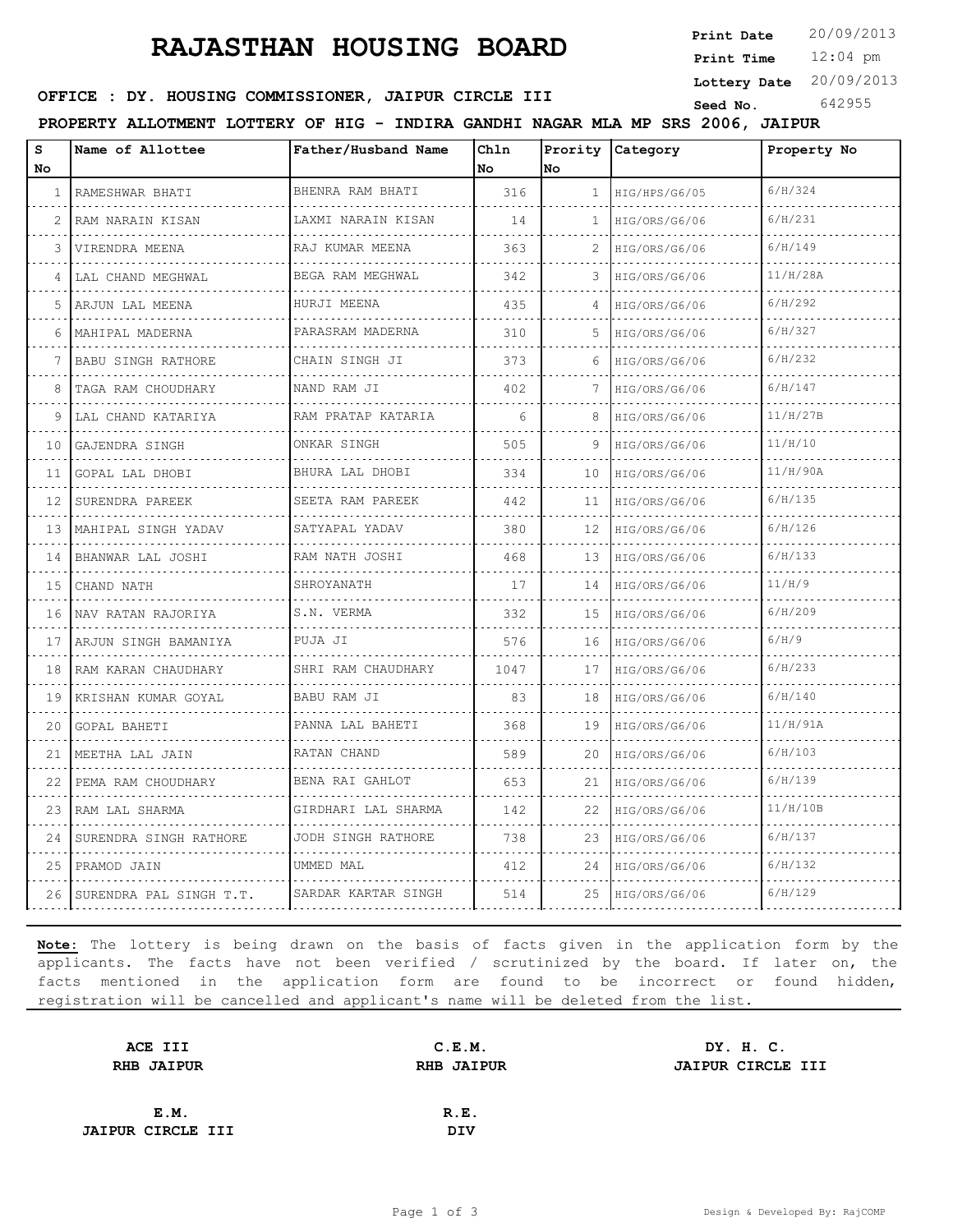## **RAJASTHAN HOUSING BOARD**

**Print Date**  $20/09/2013$ 

12:04 pm **Print Time**

**Lottery Date** 20/09/2013

#### **SEED OFFICE : DY. HOUSING COMMISSIONER, JAIPUR CIRCLE III** Seed No. 642955

**PROPERTY ALLOTMENT LOTTERY OF HIG - INDIRA GANDHI NAGAR MLA MP SRS 2006, JAIPUR**

| S<br>No | Name of Allottee                  | Father/Husband Name            | Chln<br>No | Prority<br>No | Category                  | Property No |
|---------|-----------------------------------|--------------------------------|------------|---------------|---------------------------|-------------|
| 27      | ASHOK NAGPAL<br>.                 | MUNSHI LAL NAGPAL<br>.         | 355        | 26            | HIG/ORS/G6/06<br>.        | 6/H/134     |
| 28      | RAM CHAND JARODA                  | BHANWARA RAM<br>.              | 360        | 1             | HIG/HPS/G6/06<br>.        | 11/H/9A     |
| 29      | KALU RAM YADAV                    | SOHAN PAL RAM                  | 313        |               | HIG/HPS/G6/06             | 11/H/133    |
| 30      | JAGSI RAM KOLI                    | JAGMAL JI                      | 644        |               | HIG/HPS/G6/06             | 6/H/138     |
| 31      | RAM RATAN BAIRWA                  | UDAI LAL                       | 345        | 4             | HIG/HPS/G6/06             | 11/H/131    |
| 32      | YASHVANT SINGH RAMU               | YADUNATH SINGH                 | 682        | 5             | HIG/HPS/G6/06<br><u>.</u> | 6/H/291     |
| 33      | RAM GOPAL MEENA<br>.              | HARI KISHAN MEENA<br>.         | 324        | 6             | HIG/HPS/G6/06             | 11/H/28     |
| 34      | KAILASH TRIVEDI                   | BHANWAR LAL TRIVEDI            | 370        |               | HIG/HPS/G6/06             | 6/H/141     |
| 35      | DHAN SINGH RAWAT                  | RATU JI RAWAT                  | 646        | 8             | HIG/HPS/G6/06             | 11/H/28B    |
| 36      | VIRDHA RAM CHOUDHARY              | NANU RAM JI                    | 80         | 9             | HIG/HPS/G6/06             | 11/H/135    |
| 37      | KHEMA RAM MEGHWAL<br>.            | LALU RAM MEGHWAL<br>.          | 70         | 10            | HIG/HPS/G6/06<br>.        | 11/H/134    |
| 38      | PUNJI LAL PARMAR                  | BHOMA JI PARMAR<br>.           | 290        | 11            | HIG/HPS/G6/06             | 6/H/10      |
| 39      | HANUMAN SINGH CHOUDHARY           | ISHWAR RAM JI CHOUDHARY        | 9          | 12            | HIG/HPS/G6/06             | 6/H/130     |
| 40      | LAXMI BARUPAL<br>.                | BHANWAR LAL BARUPAL            | 174        | 13            | HIG/HPS/G6/06<br>.        | 11/H/27A    |
| 41      | JEEVA RAM                         | MOTAJI CHOUDHARY<br>.          | 348        | 14            | HIG/HPS/G6/06             | 6/H/125     |
| 42      | NAGENDRA BALA                     | AMAR SINGH                     | 102        | 15            | HIG/HPS/G6/06             | 6/H/325     |
| 43      | SNEHLATA                          | <b>BAL CHAND ARYAVEER</b><br>. | 383        | 16            | HIG/HPS/G6/06             | 6/H/290     |
| 44      | OM KRISHAN BIRLA<br>.             | SHRI KRISHAN BIRLA<br>.        | 489        | 17            | HIG/HPS/G6/06             | 6/H/208     |
| 45      | PRAKASH CHAUDHARY<br>.            | BATHU LAL CHAUDHARY<br>.       | 536        | 18            | HIG/HPS/G6/06             | 6/H/86      |
| 46      | MAJOR GHAN SHYAM SINGH<br>RATHORE | PRABHU SINGH                   | 72         | 19            | HIG/HPS/G6/06             | 6/H/210     |
| 47      | BANE SINGH RATHORE<br>.           | PREM SINGH RATHOR<br>.         | 1055       | 20            | HIG/HPS/G6/06             | 6/H/293     |
| 48      | KRISHAN LAL BALMIKI               | JAMNALAL BALMIKI               | 336        | 21            | HIG/HPS/G6/06             | 6/H/326     |
| 49      | LAXMAN TANIWAL                    | RAM NARAIN TAILAR              | 650        | 22            | HIG/HPS/G6/06             | 11/H/10A    |
| 50      | HANGAMI LAL MEWARA<br>.           | MADHAV LAL MEWARA<br>.         | 323        | 23            | HIG/HPS/G6/06             | 11/H/8      |
| 51      | HEERA LAL                         | NAVAL KISHORE<br>.             | 331        | 24            | HIG/HPS/G6/06<br>.        | 6/H/131     |
| 52      | PRAHLAD GUNJAL                    | BHERU LAL GUNGAL               | 339        | 25            | HIG/HPS/G6/06             | 6/H/148     |

**Note:** The lottery is being drawn on the basis of facts given in the application form by the applicants. The facts have not been verified / scrutinized by the board. If later on, the facts mentioned in the application form are found to be incorrect or found hidden, registration will be cancelled and applicant's name will be deleted from the list.

|                                                                  | DY. H. C.                   |
|------------------------------------------------------------------|-----------------------------|
|                                                                  | <b>JAIPUR CIRCLE III</b>    |
|                                                                  |                             |
| R.E.                                                             |                             |
| DIV                                                              |                             |
| ACE III<br><b>RHB JAIPUR</b><br>E.M.<br><b>JAIPUR CIRCLE III</b> | C.E.M.<br><b>RHB JAIPUR</b> |